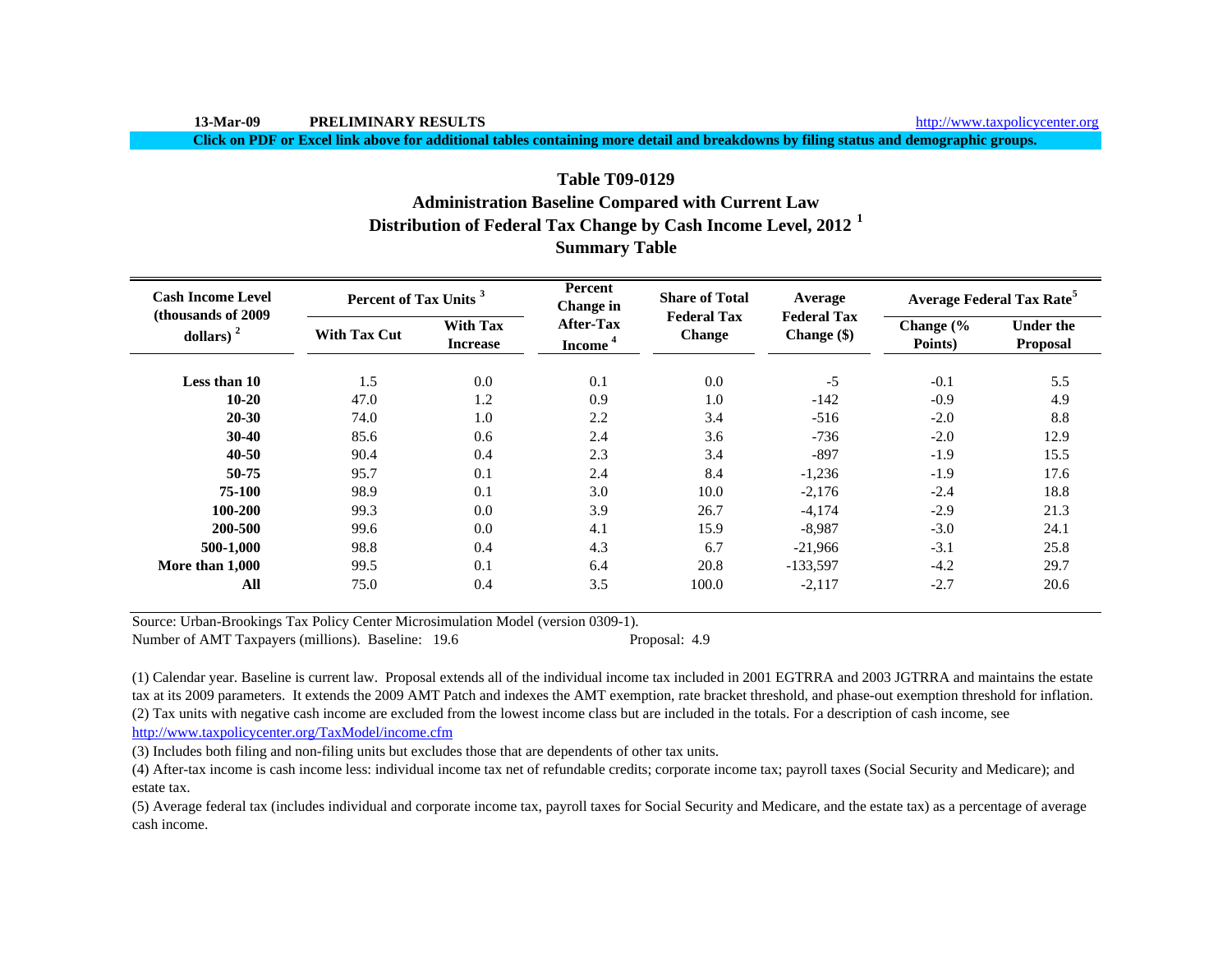#### **Table T09-0129 Administration Baseline Compared with Current Law Distribution of Federal Tax Change by Cash Income Level, 2012 <sup>1</sup> Detail Table**

| <b>Cash Income Level</b><br>(thousands of 2009) | Percent of Tax Units |                             | Percent<br>Change in                    | <b>Share of Total</b><br><b>Federal Tax</b> | <b>Average Federal Tax Change</b> |         | <b>Share of Federal Taxes</b> |                              | Average Federal Tax Rate |                              |
|-------------------------------------------------|----------------------|-----------------------------|-----------------------------------------|---------------------------------------------|-----------------------------------|---------|-------------------------------|------------------------------|--------------------------|------------------------------|
| dollars) <sup>2</sup>                           | <b>With Tax Cut</b>  | With Tax<br><b>Increase</b> | <b>After-Tax</b><br>Income <sup>*</sup> | <b>Change</b>                               | <b>Dollars</b>                    | Percent | Change (%<br>Points)          | <b>Under the</b><br>Proposal | Change (%<br>Points)     | <b>Under the</b><br>Proposal |
| Less than 10                                    | 1.5                  | 0.0                         | 0.1                                     | 0.0                                         | $-5$                              | $-1.6$  | 0.0                           | 0.2                          | $-0.1$                   | 5.5                          |
| 10-20                                           | 47.0                 | 1.2                         | 0.9                                     | 1.0                                         | $-142$                            | $-15.5$ | 0.0                           | 0.7                          | $-0.9$                   | 4.9                          |
| 20-30                                           | 74.0                 | 1.0                         | 2.2                                     | 3.4                                         | $-516$                            | $-18.3$ | $-0.2$                        | 2.0                          | $-2.0$                   | 8.8                          |
| 30-40                                           | 85.6                 | 0.6                         | 2.4                                     | 3.6                                         | $-736$                            | $-13.4$ | $-0.1$                        | 3.0                          | $-2.0$                   | 12.9                         |
| 40-50                                           | 90.4                 | 0.4                         | 2.3                                     | 3.4                                         | $-897$                            | $-10.9$ | 0.0                           | 3.7                          | $-1.9$                   | 15.5                         |
| 50-75                                           | 95.7                 | 0.1                         | 2.4                                     | 8.4                                         | $-1,236$                          | $-9.7$  | 0.2                           | 10.3                         | $-1.9$                   | 17.6                         |
| 75-100                                          | 98.9                 | 0.1                         | 3.0                                     | 10.0                                        | $-2,176$                          | $-11.2$ | 0.1                           | 10.4                         | $-2.4$                   | 18.8                         |
| 100-200                                         | 99.3                 | 0.0                         | 3.9                                     | 26.7                                        | $-4.174$                          | $-12.1$ | $-0.1$                        | 25.7                         | $-2.9$                   | 21.3                         |
| 200-500                                         | 99.6                 | 0.0                         | 4.1                                     | 15.9                                        | $-8.987$                          | $-11.1$ | 0.1                           | 16.9                         | $-3.0$                   | 24.1                         |
| 500-1.000                                       | 98.8                 | 0.4                         | 4.3                                     | 6.7                                         | $-21,966$                         | $-10.6$ | 0.1                           | 7.5                          | $-3.1$                   | 25.8                         |
| More than 1.000                                 | 99.5                 | 0.1                         | 6.4                                     | 20.8                                        | $-133,597$                        | $-12.4$ | $-0.2$                        | 19.4                         | $-4.2$                   | 29.7                         |
| All                                             | 75.0                 | 0.4                         | 3.5                                     | 100.0                                       | $-2,117$                          | $-11.7$ | 0.0                           | 100.0                        | $-2.7$                   | 20.6                         |

## **by Cash Income Level, 2012 <sup>1</sup> Baseline Distribution of Income and Federal Taxes**

| <b>Cash Income Level</b><br>(thousands of 2009) | Tax Units <sup>3</sup>       |                     | Average             | Average<br><b>Federal Tax</b> | <b>Average After-</b>   | Average<br><b>Federal Tax</b> | <b>Share of Pre-</b><br><b>Tax Income</b> | <b>Share of Post-</b><br><b>Tax Income</b> | <b>Share of</b><br><b>Federal Taxes</b> |
|-------------------------------------------------|------------------------------|---------------------|---------------------|-------------------------------|-------------------------|-------------------------------|-------------------------------------------|--------------------------------------------|-----------------------------------------|
| dollars) $2$                                    | <b>Number</b><br>(thousands) | Percent of<br>Total | Income<br>(Dollars) | <b>Burden</b><br>(Dollars)    | Tax Income<br>(Dollars) | Rate <sup>5</sup>             | Percent of<br><b>Total</b>                | Percent of<br>Total                        | Percent of<br>Total                     |
| Less than 10                                    | 16,013                       | 10.2                | 5,740               | 323                           | 5,418                   | 5.6                           | 0.8                                       | 0.9                                        | 0.2                                     |
| $10 - 20$                                       | 23,194                       | 14.7                | 15,900              | 916                           | 14.984                  | 5.8                           | 3.0                                       | 3.7                                        | 0.8                                     |
| 20-30                                           | 22,014                       | 14.0                | 26,173              | 2,822                         | 23,350                  | 10.8                          | 4.7                                       | 5.5                                        | 2.2                                     |
| 30-40                                           | 16,088                       | 10.2                | 36,651              | 5,473                         | 31,178                  | 14.9                          | 4.8                                       | 5.3                                        | 3.1                                     |
| 40-50                                           | 12,539                       | 8.0                 | 47,251              | 8,240                         | 39,011                  | 17.4                          | 4.8                                       | 5.2                                        | 3.6                                     |
| 50-75                                           | 22,724                       | 14.4                | 65,018              | 12,701                        | 52,317                  | 19.5                          | 12.1                                      | 12.7                                       | 10.1                                    |
| 75-100                                          | 15,284                       | 9.7                 | 91,616              | 19,374                        | 72,241                  | 21.2                          | 11.4                                      | 11.8                                       | 10.4                                    |
| 100-200                                         | 21,316                       | 13.6                | 142,730             | 34.519                        | 108,211                 | 24.2                          | 24.8                                      | 24.6                                       | 25.8                                    |
| 200-500                                         | 5,894                        | 3.8                 | 300,152             | 81,296                        | 218,856                 | 27.1                          | 14.5                                      | 13.7                                       | 16.8                                    |
| 500-1.000                                       | 1,021                        | 0.7                 | 714,940             | 206,488                       | 508,452                 | 28.9                          | 6.0                                       | 5.5                                        | 7.4                                     |
| More than 1.000                                 | 519                          | 0.3                 | 3,165,609           | 1,075,111                     | 2,090,497               | 34.0                          | 13.4                                      | 11.6                                       | 19.6                                    |
| All                                             | 157,316                      | 100.0               | 77,851              | 18,131                        | 59,720                  | 23.3                          | 100.0                                     | 100.0                                      | 100.0                                   |

Source: Urban-Brookings Tax Policy Center Microsimulation Model (version 0309-1).

Number of AMT Taxpayers (millions). Baseline: 19.6

(1) Calendar year. Baseline is current law. Proposal extends all of the individual income tax included in 2001 EGTRRA and 2003 JGTRRA and maintains the estate tax at its 2009 parameters. It extends the 2009 AMT Patch and indexes the AMT exemption, rate bracket threshold, and phase-out exemption threshold for inflation.

(2) Tax units with negative cash income are excluded from the lowest income class but are included in the totals. For a description of cash income, see

http://www.taxpolicycenter.org/TaxModel/income.cfm

(3) Includes both filing and non-filing units but excludes those that are dependents of other tax units.

(4) After-tax income is cash income less: individual income tax net of refundable credits; corporate income tax; payroll taxes (Social Security and Medicare); and estate tax.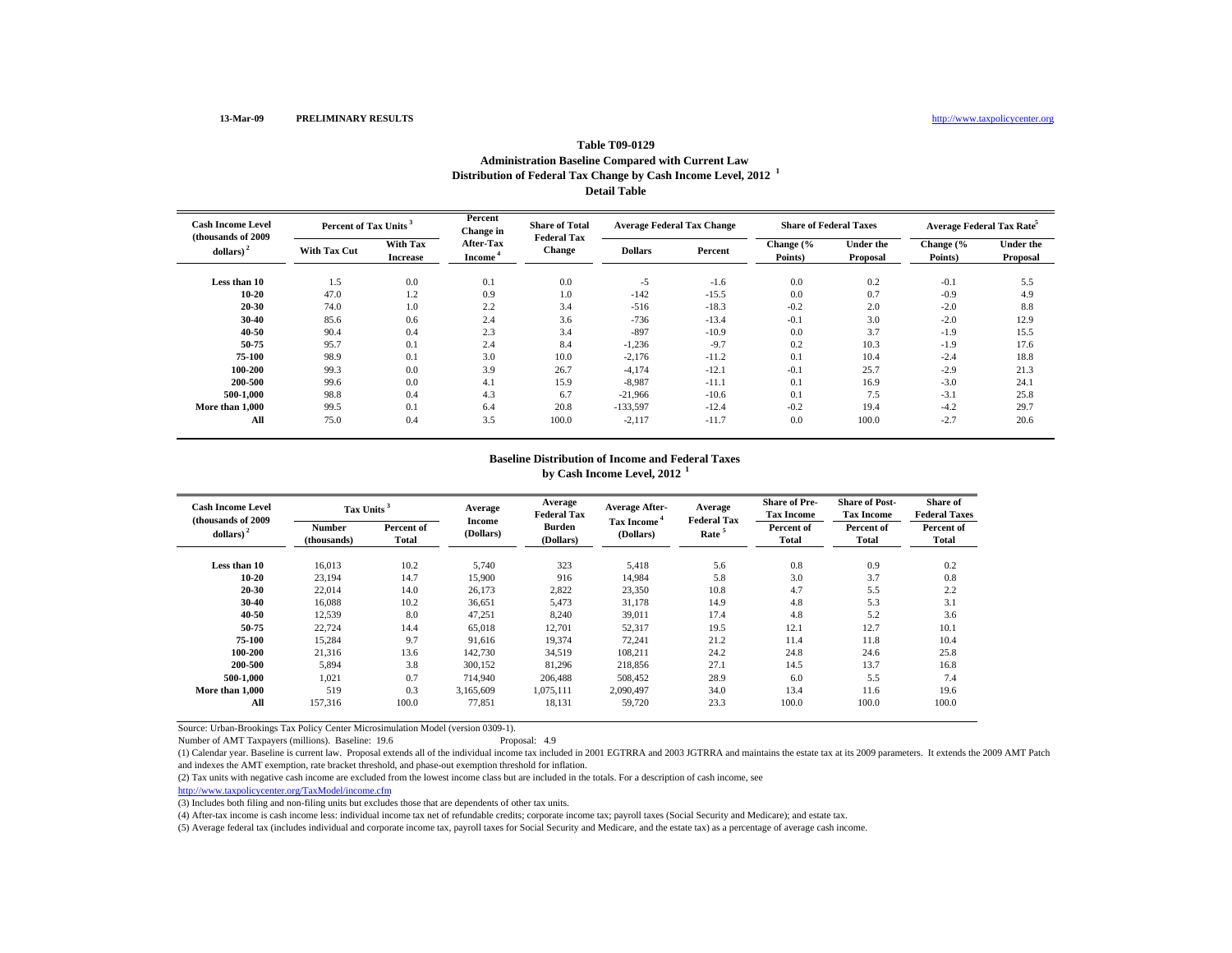# **Table T09-0129Administration Baseline Compared with Current Law Distribution of Federal Tax Change by Cash Income Level, 2012 <sup>1</sup> Detail Table - Single Tax Units**

| <b>Cash Income Level</b><br>(thousands of 2009) | Percent of Tax Units <sup>3</sup> |                             | Percent<br>Change in                    | <b>Share of Total</b><br><b>Federal Tax</b> | <b>Average Federal Tax Change</b> |         | <b>Share of Federal Taxes</b> |                              | <b>Average Federal Tax Rate<sup>5</sup></b> |                              |
|-------------------------------------------------|-----------------------------------|-----------------------------|-----------------------------------------|---------------------------------------------|-----------------------------------|---------|-------------------------------|------------------------------|---------------------------------------------|------------------------------|
| dollars)                                        | <b>With Tax Cut</b>               | With Tax<br><b>Increase</b> | <b>After-Tax</b><br>Income <sup>®</sup> | <b>Change</b>                               | <b>Dollars</b>                    | Percent | Change (%<br>Points)          | <b>Under the</b><br>Proposal | Change (%<br>Points)                        | <b>Under the</b><br>Proposal |
| Less than 10                                    | 1.1                               | 0.0                         | 0.0                                     | 0.0                                         | $-1$                              | $-0.3$  | 0.1                           | 0.9                          | 0.0                                         | 9.2                          |
| 10-20                                           | 53.5                              | 1.7                         | 0.9                                     | 2.8                                         | $-131$                            | $-8.3$  | 0.0                           | 3.1                          | $-0.8$                                      | 9.2                          |
| 20-30                                           | 70.6                              | 0.6                         | 1.5                                     | 6.0                                         | $-333$                            | $-9.0$  | 0.0                           | 6.3                          | $-1.3$                                      | 12.9                         |
| 30-40                                           | 86.9                              | 0.1                         | 1.4                                     | 4.8                                         | $-408$                            | $-6.2$  | 0.3                           | 7.5                          | $-1.1$                                      | 17.0                         |
| 40-50                                           | 96.3                              | 0.1                         | 1.6                                     | 5.2                                         | $-586$                            | $-6.1$  | 0.3                           | 8.3                          | $-1.2$                                      | 19.2                         |
| 50-75                                           | 98.3                              | 0.0                         | 1.9                                     | 13.0                                        | $-953$                            | $-6.5$  | 0.6                           | 19.3                         | $-1.5$                                      | 21.2                         |
| 75-100                                          | 98.8                              | 0.1                         | 3.2                                     | 12.1                                        | $-2,148$                          | $-9.3$  | 0.0                           | 12.3                         | $-2.4$                                      | 23.0                         |
| 100-200                                         | 98.3                              | 0.1                         | 4.1                                     | 20.9                                        | $-4,143$                          | $-11.1$ | $-0.3$                        | 17.4                         | $-3.0$                                      | 23.9                         |
| 200-500                                         | 99.6                              | 0.0                         | 6.1                                     | 15.1                                        | $-12,986$                         | $-14.4$ | $-0.6$                        | 9.3                          | $-4.3$                                      | 25.3                         |
| 500-1.000                                       | 99.2                              | 0.0                         | 6.1                                     | 6.0                                         | $-29,367$                         | $-13.0$ | $-0.2$                        | 4.2                          | $-4.2$                                      | 27.9                         |
| More than 1,000                                 | 99.2                              | 0.1                         | 6.8                                     | 14.0                                        | $-130,633$                        | $-11.5$ | $-0.3$                        | 11.2                         | $-4.3$                                      | 32.9                         |
| All                                             | 66.3                              | 0.5                         | 2.8                                     | 100.0                                       | $-973$                            | $-9.4$  | 0.0                           | 100.0                        | $-2.2$                                      | 20.7                         |

#### **Baseline Distribution of Income and Federal Taxes by Cash Income Level, 2012 <sup>1</sup>**

| <b>Cash Income Level</b><br>(thousands of 2009) |                              | Tax Units <sup>3</sup>     |                     | Average<br><b>Federal Tax</b> | <b>Average After-</b>                | Average<br><b>Federal Tax</b> | <b>Share of Pre-</b><br><b>Tax Income</b> | <b>Share of Post-</b><br><b>Tax Income</b> | Share of<br><b>Federal Taxes</b> |
|-------------------------------------------------|------------------------------|----------------------------|---------------------|-------------------------------|--------------------------------------|-------------------------------|-------------------------------------------|--------------------------------------------|----------------------------------|
| dollars) $2$                                    | <b>Number</b><br>(thousands) | Percent of<br><b>Total</b> | Income<br>(Dollars) | <b>Burden</b><br>(Dollars)    | Tax Income <sup>4</sup><br>(Dollars) | Rate <sup>5</sup>             | Percent of<br>Total                       | Percent of<br>Total                        | Percent of<br>Total              |
| Less than 10                                    | 11,322                       | 16.5                       | 5,679               | 524                           | 5,155                                | 9.2                           | 2.1                                       | 2.4                                        | 0.8                              |
| 10-20                                           | 13,927                       | 20.3                       | 15,797              | 1,581                         | 14,216                               | 10.0                          | 7.1                                       | 8.3                                        | 3.1                              |
| 20-30                                           | 12,005                       | 17.5                       | 26,047              | 3,692                         | 22,354                               | 14.2                          | 10.1                                      | 11.2                                       | 6.3                              |
| 30-40                                           | 7,758                        | 11.3                       | 36,609              | 6,612                         | 29,997                               | 18.1                          | 9.2                                       | 9.7                                        | 7.2                              |
| 40-50                                           | 5,890                        | 8.6                        | 47,203              | 9,670                         | 37,533                               | 20.5                          | 9.0                                       | 9.3                                        | 8.0                              |
| 50-75                                           | 9,119                        | 13.3                       | 64,298              | 14,569                        | 49,729                               | 22.7                          | 18.9                                      | 19.0                                       | 18.7                             |
| 75-100                                          | 3,769                        | 5.5                        | 90,691              | 23,034                        | 67,657                               | 25.4                          | 11.0                                      | 10.7                                       | 12.2                             |
| 100-200                                         | 3.371                        | 4.9                        | 139,363             | 37,396                        | 101,967                              | 26.8                          | 15.2                                      | 14.4                                       | 17.8                             |
| 200-500                                         | 777                          | 1.1                        | 304.627             | 90,065                        | 214,563                              | 29.6                          | 7.6                                       | 7.0                                        | 9.9                              |
| 500-1.000                                       | 136                          | 0.2                        | 706,682             | 226,820                       | 479,862                              | 32.1                          | 3.1                                       | 2.7                                        | 4.3                              |
| More than 1.000                                 | 72                           | 0.1                        | 3,061,513           | 1,138,389                     | 1,923,125                            | 37.2                          | 7.1                                       | 5.8                                        | 11.5                             |
| All                                             | 68,506                       | 100.0                      | 45,237              | 10,354                        | 34,883                               | 22.9                          | 100.0                                     | 100.0                                      | 100.0                            |

Source: Urban-Brookings Tax Policy Center Microsimulation Model (version 0309-1).

(1) Calendar year. Baseline is current law. Proposal extends all of the individual income tax included in 2001 EGTRRA and 2003 JGTRRA and maintains the estate tax at its 2009 parameters. It extends the 2009 AMT Patch and indexes the AMT exemption, rate bracket threshold, and phase-out exemption threshold for inflation.

(2) Tax units with negative cash income are excluded from the lowest income class but are included in the totals. For a description of cash income, see

(3) Includes both filing and non-filing units but excludes those that are dependents of other tax units.

(4) After-tax income is cash income less: individual income tax net of refundable credits; corporate income tax; payroll taxes (Social Security and Medicare); and estate tax.

http://www.taxpolicycenter.org/TaxModel/income.cfm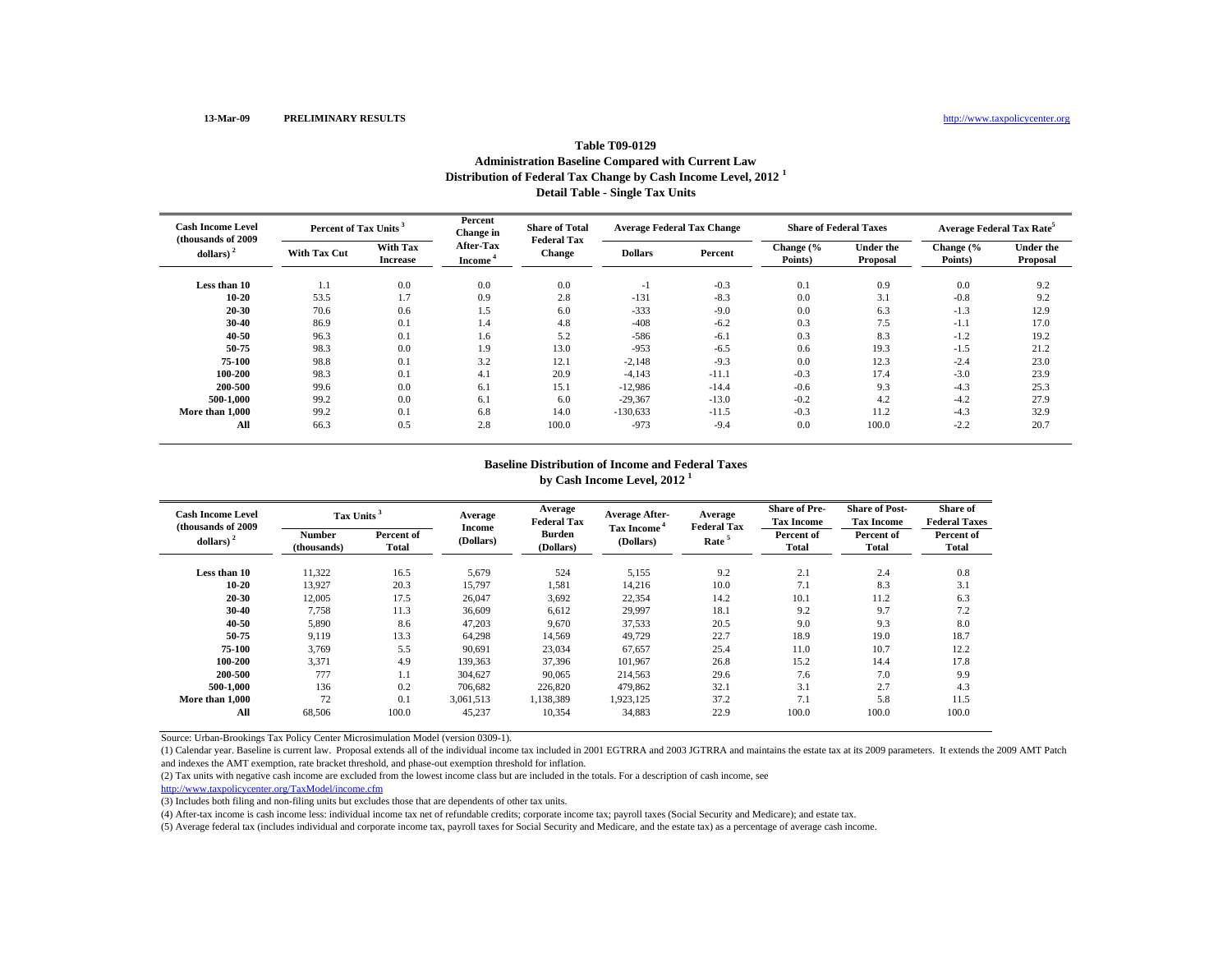# **Table T09-0129Administration Baseline Compared with Current Law Distribution of Federal Tax Change by Cash Income Level, 2012 <sup>1</sup> Detail Table - Married Tax Units Filing Jointly**

| <b>Cash Income Level</b><br>(thousands of 2009) | Percent of Tax Units |                                    | Percent<br>Change in                    | <b>Share of Total</b><br><b>Federal Tax</b> | <b>Average Federal Tax Change</b> |         | <b>Share of Federal Taxes</b> |                              | <b>Average Federal Tax Rate<sup>5</sup></b> |                              |
|-------------------------------------------------|----------------------|------------------------------------|-----------------------------------------|---------------------------------------------|-----------------------------------|---------|-------------------------------|------------------------------|---------------------------------------------|------------------------------|
| dollars)                                        | With Tax Cut         | <b>With Tax</b><br><b>Increase</b> | <b>After-Tax</b><br>Income <sup>®</sup> | <b>Change</b>                               | <b>Dollars</b>                    | Percent | Change (%<br>Points)          | <b>Under the</b><br>Proposal | Change (%<br>Points)                        | <b>Under the</b><br>Proposal |
| Less than 10                                    | 3.7                  | 0.0                                | 0.5                                     | 0.0                                         | $-25$                             | $-9.3$  | 0.0                           | 0.0                          | $-0.5$                                      | 4.9                          |
| 10-20                                           | 31.1                 | 0.4                                | 0.9                                     | 0.2                                         | $-140$                            | $-22.5$ | 0.0                           | 0.1                          | $-0.9$                                      | 2.9                          |
| 20-30                                           | 67.7                 | 2.1                                | 2.8                                     | 1.4                                         | $-681$                            | $-34.5$ | $-0.1$                        | 0.4                          | $-2.6$                                      | 4.9                          |
| 30-40                                           | 74.2                 | 1.6                                | 3.1                                     | 1.8                                         | $-1,024$                          | $-25.7$ | $-0.1$                        | 0.7                          | $-2.8$                                      | 8.1                          |
| 40-50                                           | 78.0                 | 1.1                                | 2.8                                     | 1.9                                         | $-1,149$                          | $-18.5$ | $-0.1$                        | 1.2                          | $-2.4$                                      | 10.7                         |
| 50-75                                           | 92.0                 | 0.2                                | 2.5                                     | 5.5                                         | $-1,363$                          | $-12.6$ | 0.0                           | 5.3                          | $-2.1$                                      | 14.3                         |
| 75-100                                          | 98.8                 | 0.1                                | 2.9                                     | 9.2                                         | $-2,174$                          | $-12.2$ | 0.0                           | 9.2                          | $-2.4$                                      | 16.9                         |
| 100-200                                         | 99.5                 | 0.0                                | 3.9                                     | 30.6                                        | $-4,244$                          | $-12.5$ | $-0.1$                        | 29.8                         | $-3.0$                                      | 20.7                         |
| 200-500                                         | 99.6                 | 0.0                                | 3.8                                     | 17.7                                        | $-8,435$                          | $-10.6$ | 0.4                           | 20.9                         | $-2.8$                                      | 23.9                         |
| 500-1.000                                       | 99.1                 | 0.2                                | 4.1                                     | 7.6                                         | $-20,884$                         | $-10.3$ | 0.2                           | 9.2                          | $-2.9$                                      | 25.5                         |
| More than 1.000                                 | 99.6                 | 0.1                                | 6.3                                     | 24.0                                        | $-131,932$                        | $-12.6$ | $-0.1$                        | 23.1                         | $-4.2$                                      | 29.2                         |
| All                                             | 85.0                 | 0.4                                | 3.9                                     | 100.0                                       | $-3,822$                          | $-12.2$ | 0.0                           | 100.0                        | $-3.0$                                      | 21.4                         |

#### **Baseline Distribution of Income and Federal Taxes by Cash Income Level, 2012 <sup>1</sup>**

| <b>Cash Income Level</b><br>(thousands of 2009) | Tax Units <sup>3</sup> |                     | Average             | Average<br><b>Federal Tax</b> | <b>Average After-</b>                | Average<br><b>Federal Tax</b> | <b>Share of Pre-</b><br><b>Tax Income</b> | <b>Share of Post-</b><br><b>Tax Income</b> | <b>Share of</b><br><b>Federal Taxes</b> |
|-------------------------------------------------|------------------------|---------------------|---------------------|-------------------------------|--------------------------------------|-------------------------------|-------------------------------------------|--------------------------------------------|-----------------------------------------|
| dollars) $2$                                    | Number<br>(thousands)  | Percent of<br>Total | Income<br>(Dollars) | <b>Burden</b><br>(Dollars)    | Tax Income <sup>4</sup><br>(Dollars) | Rate <sup>5</sup>             | Percent of<br>Total                       | Percent of<br><b>Total</b>                 | Percent of<br>Total                     |
| Less than 10                                    | 2,080                  | 3.4                 | 4,968               | 271                           | 4,698                                | 5.5                           | 0.1                                       | 0.2                                        | 0.0                                     |
| 10-20                                           | 3,744                  | 6.1                 | 16,339              | 620                           | 15,719                               | 3.8                           | 0.8                                       | 1.0                                        | 0.1                                     |
| 20-30                                           | 4,757                  | 7.8                 | 26,344              | 1,974                         | 24,370                               | 7.5                           | 1.6                                       | 1.9                                        | 0.5                                     |
| 30-40                                           | 4,142                  | 6.8                 | 36,758              | 3,983                         | 32,776                               | 10.8                          | 1.9                                       | 2.3                                        | 0.9                                     |
| 40-50                                           | 3,865                  | 6.3                 | 47,359              | 6,216                         | 41,143                               | 13.1                          | 2.3                                       | 2.7                                        | 1.3                                     |
| 50-75                                           | 9,499                  | 15.5                | 66,123              | 10,841                        | 55,282                               | 16.4                          | 7.9                                       | 8.8                                        | 5.4                                     |
| 75-100                                          | 9.889                  | 16.1                | 92,185              | 17,786                        | 74,399                               | 19.3                          | 11.5                                      | 12.3                                       | 9.2                                     |
| 100-200                                         | 16.942                 | 27.6                | 143.802             | 33,958                        | 109,844                              | 23.6                          | 30.8                                      | 31.1                                       | 29.9                                    |
| 200-500                                         | 4,932                  | 8.0                 | 299,285             | 79,894                        | 219,391                              | 26.7                          | 18.7                                      | 18.1                                       | 20.5                                    |
| 500-1.000                                       | 852                    | 1.4                 | 716.602             | 203,433                       | 513,169                              | 28.4                          | 7.7                                       | 7.3                                        | 9.0                                     |
| More than 1.000                                 | 427                    | 0.7                 | 3,123,239           | 1,043,698                     | 2,079,541                            | 33.4                          | 16.9                                      | 14.8                                       | 23.2                                    |
| All                                             | 61.400                 | 100.0               | 128,766             | 31,308                        | 97,458                               | 24.3                          | 100.0                                     | 100.0                                      | 100.0                                   |

Source: Urban-Brookings Tax Policy Center Microsimulation Model (version 0309-1).

(1) Calendar year. Baseline is current law. Proposal extends all of the individual income tax included in 2001 EGTRRA and 2003 JGTRRA and maintains the estate tax at its 2009 parameters. It extends the 2009 AMT Patch and indexes the AMT exemption, rate bracket threshold, and phase-out exemption threshold for inflation.

(2) Tax units with negative cash income are excluded from the lowest income class but are included in the totals. For a description of cash income, see

http://www.taxpolicycenter.org/TaxModel/income.cfm

(3) Includes both filing and non-filing units but excludes those that are dependents of other tax units.

(4) After-tax income is cash income less: individual income tax net of refundable credits; corporate income tax; payroll taxes (Social Security and Medicare); and estate tax.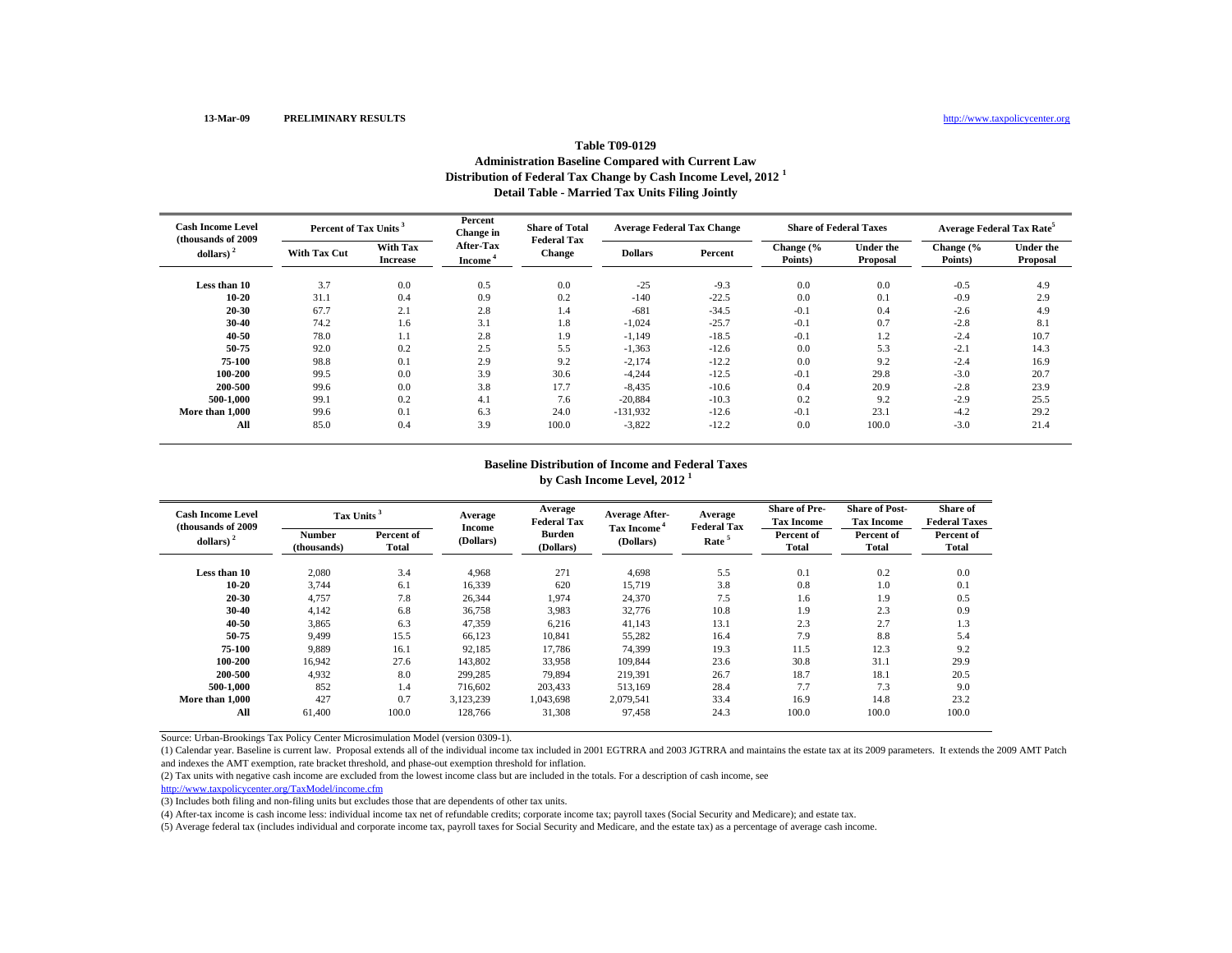# **Table T09-0129Administration Baseline Compared with Current Law Distribution of Federal Tax Change by Cash Income Level, 2012 <sup>1</sup> Detail Table - Head of Household Tax Units**

| <b>Cash Income Level</b><br>(thousands of 2009) | Percent of Tax Units <sup>3</sup> |                             | Percent<br>Change in                    | <b>Share of Total</b><br><b>Federal Tax</b> | <b>Average Federal Tax Change</b> |         | <b>Share of Federal Taxes</b> |                              | Average Federal Tax Rate <sup>5</sup> |                       |
|-------------------------------------------------|-----------------------------------|-----------------------------|-----------------------------------------|---------------------------------------------|-----------------------------------|---------|-------------------------------|------------------------------|---------------------------------------|-----------------------|
| dollars)                                        | <b>With Tax Cut</b>               | With Tax<br><b>Increase</b> | <b>After-Tax</b><br>Income <sup>"</sup> | <b>Change</b>                               | <b>Dollars</b>                    | Percent | Change (%<br>Points)          | <b>Under the</b><br>Proposal | Change (%<br>Points)                  | Under the<br>Proposal |
| Less than 10                                    | 0.5                               | 0.0                         | 0.1                                     | 0.1                                         | -6                                | 1.0     | $-0.2$                        | $-1.0$                       | $-0.1$                                | $-8.8$                |
| 10-20                                           | 39.1                              | 0.2                         | 1.0                                     | 3.3                                         | $-162$                            | 22.1    | $-1.0$                        | $-3.4$                       | $-1.0$                                | $-5.6$                |
| 20-30                                           | 86.6                              | 1.0                         | 3.2                                     | 15.3                                        | $-796$                            | $-58.8$ | $-2.1$                        | 2.0                          | $-3.0$                                | 2.1                   |
| 30-40                                           | 94.2                              | 0.5                         | 3.4                                     | 16.4                                        | $-1,091$                          | $-23.9$ | $-1.1$                        | 9.6                          | $-3.0$                                | 9.5                   |
| 40-50                                           | 95.2                              | 0.1                         | 3.1                                     | 11.6                                        | $-1,208$                          | $-15.7$ | 0.0                           | 11.4                         | $-2.6$                                | 13.8                  |
| 50-75                                           | 98.5                              | 0.0                         | 2.9                                     | 21.3                                        | $-1,510$                          | $-12.1$ | 1.1                           | 28.2                         | $-2.4$                                | 17.2                  |
| 75-100                                          | 99.3                              | 0.0                         | 3.2                                     | 12.0                                        | $-2,239$                          | $-11.1$ | 0.9                           | 17.5                         | $-2.5$                                | 19.8                  |
| 100-200                                         | 99.4                              | 0.0                         | 2.9                                     | 9.8                                         | $-2,938$                          | $-8.8$  | 1.4                           | 18.6                         | $-2.2$                                | 22.6                  |
| 200-500                                         | 99.4                              | 0.0                         | 2.8                                     | 3.4                                         | $-6,260$                          | $-7.9$  | 0.6                           | 7.3                          | $-2.1$                                | 24.1                  |
| 500-1.000                                       | 91.9                              | 7.3                         | 3.7                                     | 1.7                                         | $-18,622$                         | $-9.8$  | 0.2                           | 2.8                          | $-2.7$                                | 24.8                  |
| More than 1,000                                 | 99.6                              | 0.1                         | 6.2                                     | 5.2                                         | $-122,321$                        | $-12.0$ | 0.3                           | 7.0                          | $-4.1$                                | 30.0                  |
| All                                             | 72.9                              | 0.3                         | 2.9                                     | 100.0                                       | $-1,023$                          | $-15.5$ | 0.0                           | 100.0                        | $-2.5$                                | 13.4                  |

#### **Baseline Distribution of Income and Federal Taxes by Cash Income Level, 2012 <sup>1</sup>**

| <b>Cash Income Level</b><br>(thousands of 2009) |                       | Tax Units <sup>3</sup> |                            | Average<br><b>Federal Tax</b> | <b>Average After-</b>                | Average<br><b>Federal Tax</b> | <b>Share of Pre-</b><br><b>Tax Income</b> | <b>Share of Post-</b><br><b>Tax Income</b> | Share of<br><b>Federal Taxes</b> |
|-------------------------------------------------|-----------------------|------------------------|----------------------------|-------------------------------|--------------------------------------|-------------------------------|-------------------------------------------|--------------------------------------------|----------------------------------|
| dollars) $2$                                    | Number<br>(thousands) | Percent of<br>Total    | <b>Income</b><br>(Dollars) | <b>Burden</b><br>(Dollars)    | Tax Income <sup>4</sup><br>(Dollars) | Rate <sup>5</sup>             | Percent of<br>Total                       | Percent of<br><b>Total</b>                 | Percent of<br>Total              |
| Less than 10                                    | 2,467                 | 9.9                    | 6.689                      | $-582$                        | 7,271                                | $-8.7$                        | 1.6                                       | 2.1                                        | $-0.9$                           |
| 10-20                                           | 5,224                 | 21.0                   | 15,879                     | $-734$                        | 16,613                               | $-4.6$                        | 8.0                                       | 9.9                                        | $-2.3$                           |
| 20-30                                           | 4,903                 | 19.7                   | 26,283                     | 1,352                         | 24,931                               | 5.2                           | 12.4                                      | 14.0                                       | 4.0                              |
| 30-40                                           | 3,826                 | 15.4                   | 36,558                     | 4,569                         | 31,989                               | 12.5                          | 13.5                                      | 14.0                                       | 10.6                             |
| 40-50                                           | 2,437                 | 9.8                    | 47,271                     | 7,719                         | 39,552                               | 16.3                          | 11.1                                      | 11.0                                       | 11.4                             |
| 50-75                                           | 3,581                 | 14.4                   | 63,957                     | 12,479                        | 51,478                               | 19.5                          | 22.1                                      | 21.1                                       | 27.2                             |
| 75-100                                          | 1,358                 | 5.5                    | 90,406                     | 20,145                        | 70,262                               | 22.3                          | 11.8                                      | 10.9                                       | 16.6                             |
| 100-200                                         | 845                   | 3.4                    | 135,286                    | 33,536                        | 101,750                              | 24.8                          | 11.0                                      | 9.8                                        | 17.2                             |
| 200-500                                         | 139                   | 0.6                    | 302,335                    | 79,137                        | 223,198                              | 26.2                          | 4.1                                       | 3.6                                        | 6.7                              |
| 500-1.000                                       | 23                    | 0.1                    | 696,822                    | 191,073                       | 505,749                              | 27.4                          | 1.5                                       | 1.3                                        | 2.6                              |
| More than 1.000                                 | 11                    | 0.0                    | 2,985,224                  | 1,018,822                     | 1,966,402                            | 34.1                          | 3.1                                       | 2.4                                        | 6.7                              |
| All                                             | 24,862                | 100.0                  | 41,756                     | 6,618                         | 35,138                               | 15.9                          | 100.0                                     | 100.0                                      | 100.0                            |

Source: Urban-Brookings Tax Policy Center Microsimulation Model (version 0309-1).

(1) Calendar year. Baseline is current law. Proposal extends all of the individual income tax included in 2001 EGTRRA and 2003 JGTRRA and maintains the estate tax at its 2009 parameters. It extends the 2009 AMT Patch and indexes the AMT exemption, rate bracket threshold, and phase-out exemption threshold for inflation.

(2) Tax units with negative cash income are excluded from the lowest income class but are included in the totals. For a description of cash income, see

(3) Includes both filing and non-filing units but excludes those that are dependents of other tax units.

(4) After-tax income is cash income less: individual income tax net of refundable credits; corporate income tax; payroll taxes (Social Security and Medicare); and estate tax.

http://www.taxpolicycenter.org/TaxModel/income.cfm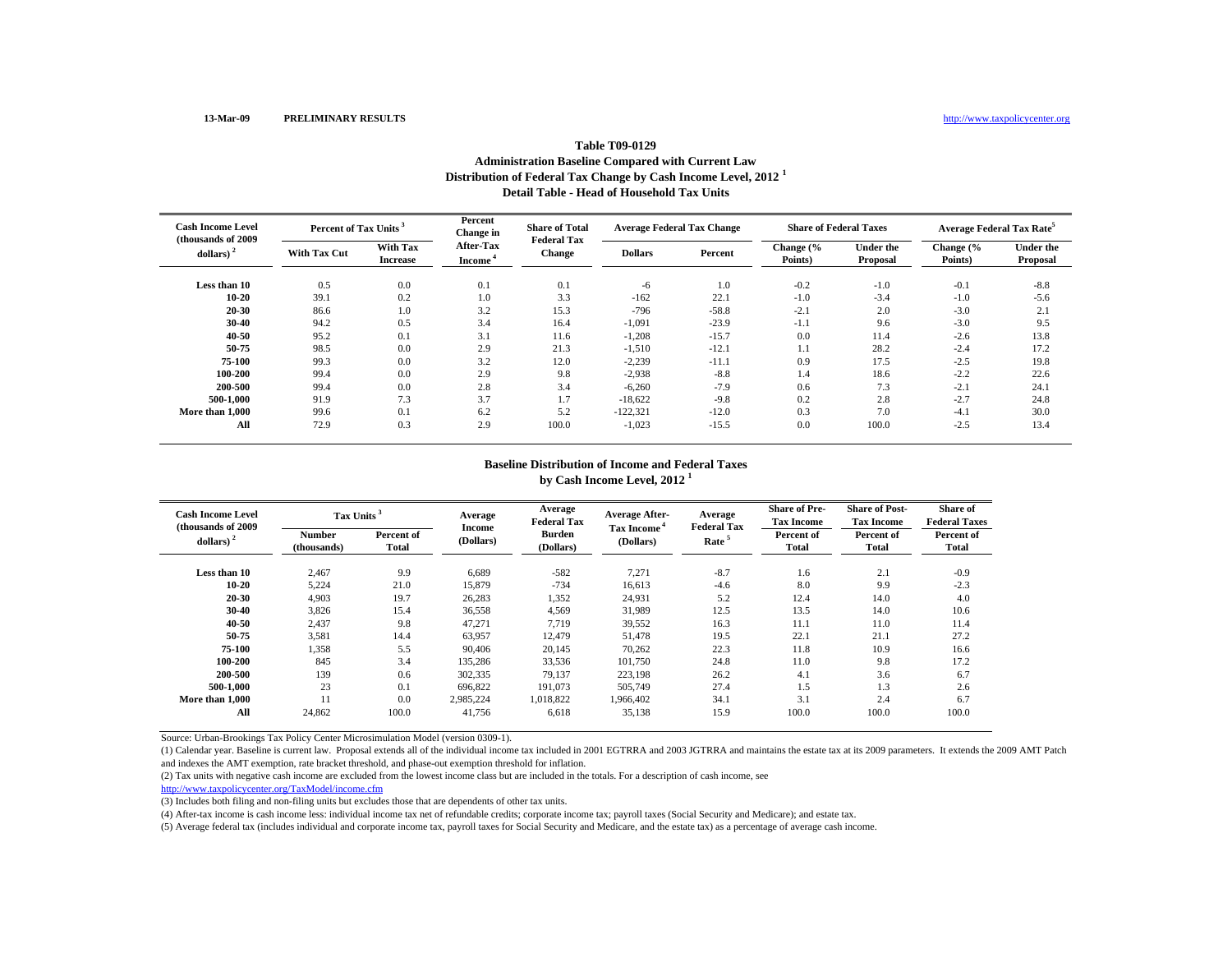## **Table T09-0129Administration Baseline Compared with Current Law Distribution of Federal Tax Change by Cash Income Level, 2012 <sup>1</sup> Detail Table - Tax Units with Children**

| <b>Cash Income Level</b><br>(thousands of 2009) | Percent of Tax Units |                                    | Percent<br>Change in                    | <b>Share of Total</b><br><b>Federal Tax</b> | <b>Average Federal Tax Change</b> |          | <b>Share of Federal Taxes</b> |                              | <b>Average Federal Tax Rate</b> |                              |
|-------------------------------------------------|----------------------|------------------------------------|-----------------------------------------|---------------------------------------------|-----------------------------------|----------|-------------------------------|------------------------------|---------------------------------|------------------------------|
| dollars) <sup>2</sup>                           | <b>With Tax Cut</b>  | <b>With Tax</b><br><b>Increase</b> | <b>After-Tax</b><br>Income <sup>*</sup> | Change                                      | <b>Dollars</b>                    | Percent  | Change (%<br>Points)          | <b>Under the</b><br>Proposal | Change (%<br>Points)            | <b>Under the</b><br>Proposal |
| Less than 10                                    | 1.3                  | 0.0                                | 0.3                                     | 0.0                                         | $-18$                             | 2.4      | 0.0                           | $-0.3$                       | $-0.3$                          | $-12.3$                      |
| $10 - 20$                                       | 43.4                 | 0.2                                | 1.3                                     | 0.8                                         | $-217$                            | 16.8     | $-0.2$                        | $-0.9$                       | $-1.4$                          | $-9.4$                       |
| 20-30                                           | 89.7                 | 0.4                                | 4.2                                     | 4.1                                         | $-1,054$                          | $-117.3$ | $-0.6$                        | $-0.1$                       | $-4.0$                          | $-0.6$                       |
| 30-40                                           | 96.4                 | 0.4                                | 4.4                                     | 4.6                                         | $-1,409$                          | $-33.2$  | $-0.4$                        | 1.5                          | $-3.8$                          | 7.7                          |
| 40-50                                           | 96.6                 | 0.2                                | 4.0                                     | 4.0                                         | $-1,578$                          | $-21.2$  | $-0.2$                        | 2.4                          | $-3.3$                          | 12.4                         |
| 50-75                                           | 98.6                 | 0.1                                | 3.4                                     | 8.9                                         | $-1,822$                          | $-15.2$  | $-0.1$                        | 8.1                          | $-2.8$                          | 15.7                         |
| 75-100                                          | 99.5                 | 0.0                                | 3.7                                     | 10.5                                        | $-2,711$                          | $-14.2$  | 0.0                           | 10.3                         | $-3.0$                          | 17.9                         |
| 100-200                                         | 99.8                 | 0.0                                | 4.3                                     | 28.1                                        | $-4,701$                          | $-13.5$  | 0.1                           | 29.1                         | $-3.3$                          | 21.0                         |
| 200-500                                         | 99.8                 | 0.1                                | 3.8                                     | 14.3                                        | $-8,240$                          | $-10.1$  | 0.9                           | 20.5                         | $-2.8$                          | 24.5                         |
| 500-1.000                                       | 99.0                 | 0.6                                | 4.4                                     | 6.2                                         | $-21,902$                         | $-10.2$  | 0.4                           | 8.8                          | $-3.1$                          | 26.9                         |
| More than 1,000                                 | 99.7                 | 0.1                                | 6.7                                     | 18.4                                        | $-137,709$                        | $-12.6$  | 0.3                           | 20.5                         | $-4.4$                          | 30.3                         |
| All                                             | 85.1                 | 0.2                                | 4.2                                     | 100.0                                       | $-3,089$                          | $-13.9$  | 0.0                           | 100.0                        | $-3.2$                          | 20.1                         |

## **Baseline Distribution of Income and Federal Taxesby Cash Income Level, 2012 <sup>1</sup>**

| <b>Cash Income Level</b><br>(thousands of 2009) | Tax Units <sup>3</sup>       |                     | Average             | Average<br><b>Federal Tax</b> | <b>Average After-</b>                | Average<br><b>Federal Tax</b> | <b>Share of Pre-</b><br><b>Tax Income</b> | <b>Share of Post-</b><br><b>Tax Income</b> | Share of<br><b>Federal Taxes</b> |
|-------------------------------------------------|------------------------------|---------------------|---------------------|-------------------------------|--------------------------------------|-------------------------------|-------------------------------------------|--------------------------------------------|----------------------------------|
| dollars) $2$                                    | <b>Number</b><br>(thousands) | Percent of<br>Total | Income<br>(Dollars) | Burden<br>(Dollars)           | Tax Income <sup>4</sup><br>(Dollars) | Rate <sup>5</sup>             | Percent of<br><b>Total</b>                | Percent of<br>Total                        | Percent of<br>Total              |
| Less than 10                                    | 2,972                        | 6.0                 | 6,433               | $-774$                        | 7,206                                | $-12.0$                       | 0.4                                       | 0.6                                        | $-0.2$                           |
| $10 - 20$                                       | 5,814                        | 11.8                | 16.048              | $-1,291$                      | 17,339                               | $-8.0$                        | 2.0                                       | 2.8                                        | $-0.7$                           |
| 20-30                                           | 5,867                        | 11.9                | 26,305              | 899                           | 25,406                               | 3.4                           | 3.3                                       | 4.2                                        | 0.5                              |
| 30-40                                           | 4,921                        | 10.0                | 36,655              | 4,246                         | 32,408                               | 11.6                          | 3.8                                       | 4.4                                        | 1.9                              |
| $40 - 50$                                       | 3,825                        | 7.8                 | 47,340              | 7,445                         | 39,895                               | 15.7                          | 3.9                                       | 4.2                                        | 2.6                              |
| 50-75                                           | 7,471                        | 15.2                | 65,217              | 12,027                        | 53,189                               | 18.4                          | 10.4                                      | 11.1                                       | 8.2                              |
| 75-100                                          | 5,897                        | 12.0                | 91,884              | 19,147                        | 72,737                               | 20.8                          | 11.5                                      | 11.9                                       | 10.3                             |
| 100-200                                         | 9,105                        | 18.5                | 143,825             | 34,928                        | 108,897                              | 24.3                          | 27.9                                      | 27.6                                       | 29.0                             |
| 200-500                                         | 2.642                        | 5.4                 | 298,516             | 81.492                        | 217.024                              | 27.3                          | 16.8                                      | 15.9                                       | 19.6                             |
| 500-1.000                                       | 433                          | 0.9                 | 715,609             | 214.276                       | 501.332                              | 29.9                          | 6.6                                       | 6.0                                        | 8.5                              |
| More than 1.000                                 | 204                          | 0.4                 | 3.148.106           | 1.090.986                     | 2.057.120                            | 34.7                          | 13.7                                      | 11.7                                       | 20.3                             |
| All                                             | 49,293                       | 100.0               | 95,214              | 22,259                        | 72,956                               | 23.4                          | 100.0                                     | 100.0                                      | 100.0                            |

Source: Urban-Brookings Tax Policy Center Microsimulation Model (version 0309-1).

Note: Tax units with children are those claiming an exemption for children at home or away from home.

(1) Calendar year. Baseline is current law. Proposal extends all of the individual income tax included in 2001 EGTRRA and 2003 JGTRRA and maintains the estate tax at its 2009 parameters. It extends the 2009 AMT Patch and indexes the AMT exemption, rate bracket threshold, and phase-out exemption threshold for inflation.

(2) Tax units with negative cash income are excluded from the lowest income class but are included in the totals. For a description of cash income, see

http://www.taxpolicycenter.org/TaxModel/income.cfm

(3) Includes both filing and non-filing units but excludes those that are dependents of other tax units.

(4) After-tax income is cash income less: individual income tax net of refundable credits; corporate income tax; payroll taxes (Social Security and Medicare); and estate tax.